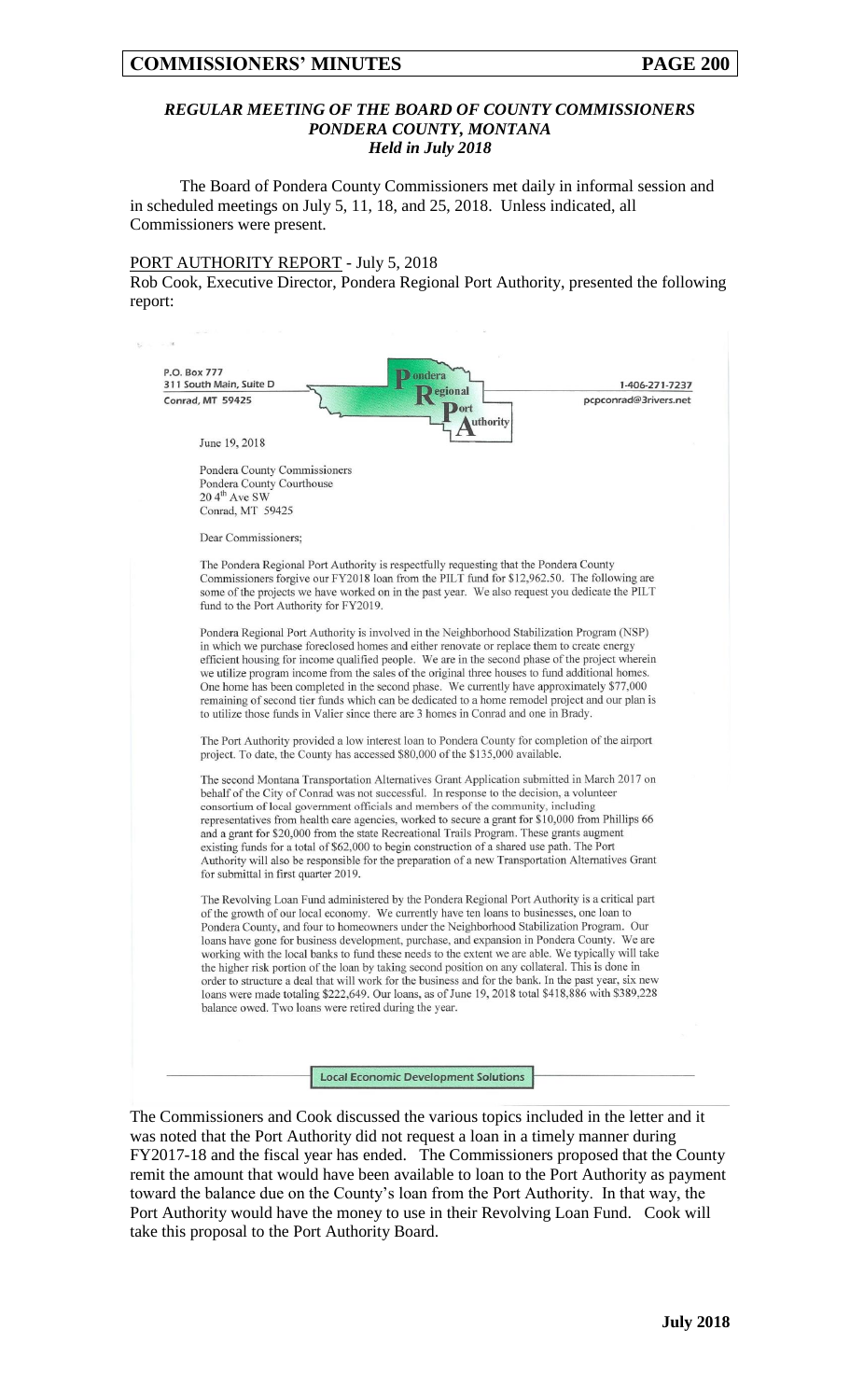It was also stated that the County budget does not earmark the Blue Sky local payment in lieu of taxes for the Pondera Regional Port Authority, but rather for economic development.

Cook will also follow up on progress in updating the County Growth Plan that is a project of the Port Authority. The County, City of Conrad and Town of Valier pooled together for the initial Growth Plan for each government and the update was to be handled in the same manner. The need for an annual public hearing regarding economic development projects was not held in FY2017-18 and Cook will follow up with that matter, as well. Also attending: Jim Morren

#### ENCROACHMENT AGREEMENT APPROVED – July 5, 2018

Commissioner Kuka moved and Commissioner Seifert seconded to approve the Encroachment Agreement requested by NorthWestern Energy to extend an existing culvert on an existing approach to the Old Shelby Road. Motion carried. Also attending: Jim Morren

NOXIOUS WEED CONTROL AGREEMENT APPROVED – July 5, 2018 Commissioner Kuka moved and Commissioner Seifert seconded to approve the Noxious Weed Control Agreement with the Montana Department of Transportation (Havre area) for Fiscal Year 2018-19. Under the Agreement, the County will receive \$20,000 for noxious weed control within the limits of the rights-of-way on state highways in the County. Motion carried. Also attending: Jim Morren

## RESOLUTION-LOAN TO FUNDS HAVING NEGATIVE CASH BALANCES AT FISCAL YEAR END-ADOPTED – July 11, 2018 PONDERA COUNTY, MONTANA RESOLUTION #1 – 2018/19 LOAN TO FUNDS HAVING NEGATIVE CASH BALANCES AT FISCAL YEAR END

WHEREAS, generally accepted standards for governmental accounting does not allow for negative cash balances in any fund, including reimbursable grant funds, at the close of the fiscal year; and

WHEREAS, three County funds, Fund 2866, Northern Transit Interlocal (\$2381.70), Fund 2971, Women, Infants & Children Grant (\$2947.46) Fund 2978, Chronic Disease Prevention Grant (\$7,980.00)

have negative cash balances as of June 30, 2018 due to the nature of the funds as reimbursable grant funds; and

WHEREAS, Pondera County General Fund has sufficient cash to loan the funds having negative cash balances on June 30, 2018 in order that the funds will not have a deficient cash balance; and

WHEREAS the funds shall repay the loan and interest at 0% per annum to the general fund from the revenue to be received, anticipated to be in July 2018

NOW, THEREFORE, BE IT RESOLVED by the Board of County Commissioners of Pondera County that the Clerk and Recorder effect the loans to any and all funds having negative cash balances on June 30, 2018 from the county General funds and that the loans be repaid as stated above as soon as feasible.

Adopted this  $11<sup>th</sup>$  day of July, 2018 as moved by Commissioner Kuka, seconded by Commissioner Seifert, and passed on a 3-0 vote of the board. Effective upon passage and approval.

BOARD OF COMMISSIONERS Pondera County, Montana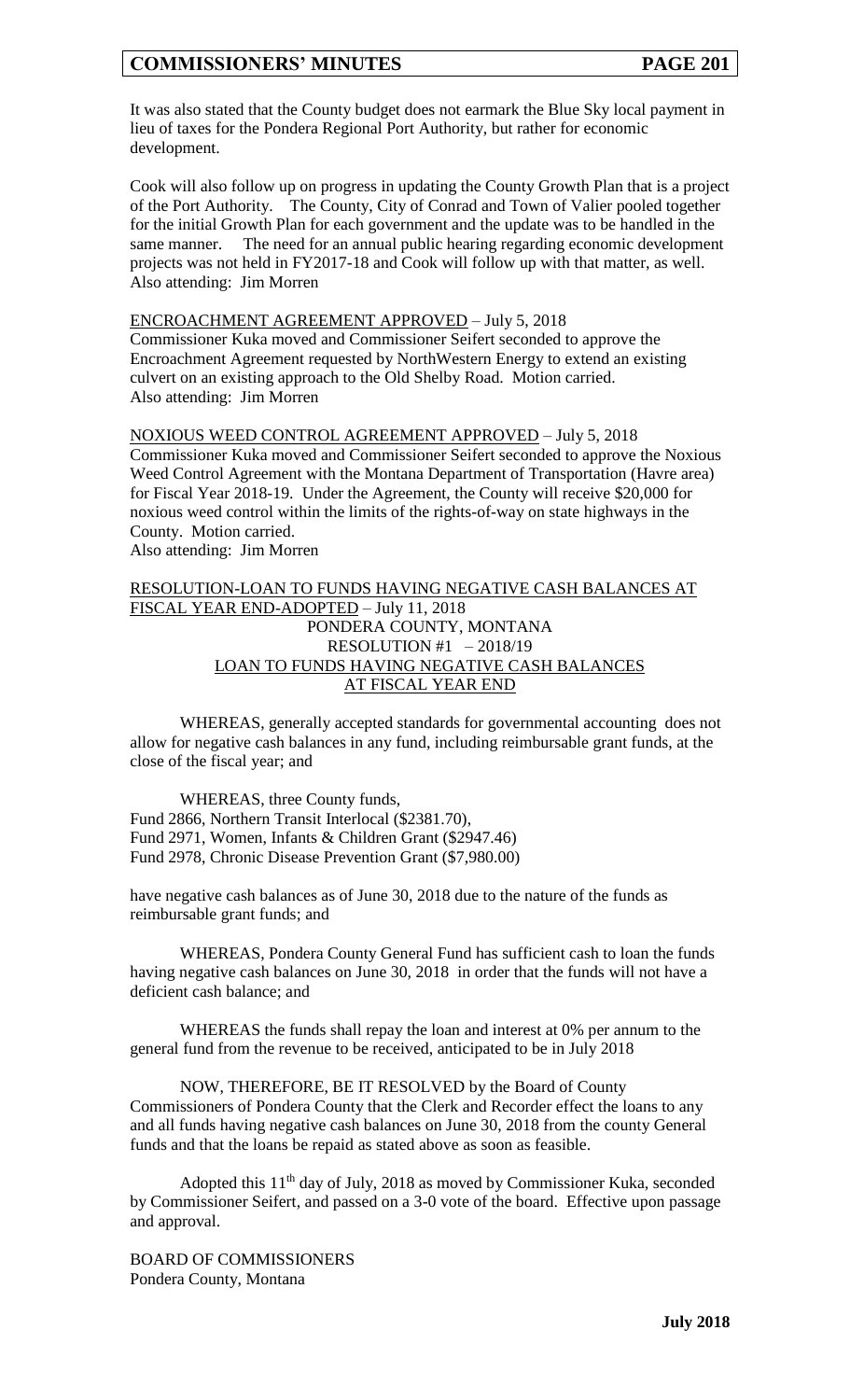\_\_\_*/s/ Janice Hoppes*\_\_\_\_\_\_\_\_\_\_\_\_ \_\_\_\_*/s/ Dale J Seifert*\_\_\_\_\_\_ Janice Hoppes, Chair Dale J Seifert, Member

ATTEST: \_\_\_\_*/s/ Thomas A Kuka*\_\_\_\_ Thomas A. Kuka, Member

\_\_*/s/ Kody L Farkell*\_\_\_\_\_\_\_\_\_\_\_\_ Kody L Farkell, Clerk and Recorder

## TREASURER'S SECURITIES REPORT – July 18, 2018

The following are the investments as of June 30, 2018

STIP \$4,002,338.05 @ 2.0348691%

## STOCKMAN BANK BALANCES \$3,640,477.14 STOCKMAN BANK –Collateral Report

3134GAQM \$5,000,000.00 FHLMC 2000937 1.02% Matures 04/04/19

## RBC WEALTH

| 02587DTY4                | 200,000.00   | 2.100%           | Due $09/26/2018$ (CD)      |  |  |  |  |
|--------------------------|--------------|------------------|----------------------------|--|--|--|--|
| 06740KHN0                | 250,000.00   | 1.700%           | Due $07/30/2018$ (step up) |  |  |  |  |
| <b>RAYMOND JAMES</b>     |              |                  |                            |  |  |  |  |
| 02587CFF2                | \$200,000.00 | 2.2500\%         | Due $5/24/2021$ (CD)       |  |  |  |  |
| 38147JL42                | \$200,000.00 | 2.05%            | Due $6/25/2019$ (CD)       |  |  |  |  |
| 06740KHS9                | \$250,000.00 | 2.1000\%         | Due 08/13/2019 (CD)        |  |  |  |  |
| 140420XL9                | \$245,000.00 | 2.1500%          | Due 11/04/2020             |  |  |  |  |
| 48125YT87                | \$250,000.00 | 1.250%           | Due $05/06/2021$ (step)    |  |  |  |  |
| 254672T24                | \$250,000.00 | 2.000%           | Due 11/23/2021 (CD)        |  |  |  |  |
| <b>INDEPENDENCE BANK</b> |              |                  |                            |  |  |  |  |
| CDARS 1021053623         |              | 02/07/19 1.3706% | \$500,000.00               |  |  |  |  |
| CDARS 1021435607         | 6/6/19       | 1.83316\%        | \$500,000.00               |  |  |  |  |
| CDARS 1020736204         |              | 11/1/18 1.29165% | \$3,254,000.00             |  |  |  |  |
| CDARS 1020845178         | 12/6/18      | 1.29165%         | \$1,000,000.00             |  |  |  |  |
| CDARS 1020845186         | 12/6/18      | 1.29165%         | \$500,000.00               |  |  |  |  |
| CDARS 1020490825         | 8/16/18      | 1.24227%         | \$1,000284.07              |  |  |  |  |
| CDARS 1020845216         | 12/6/18      | 1.29165%         | \$500,000.00               |  |  |  |  |

PUBLIC COMMENT – COUNTY ROADS – July 18, 2018

Mike Koenig addressed the Commissioners and Steve Kaphammer, Road Department Lead Operator, regarding the dust caused by the heavy truck traffic on Midway and Healy Springs Roads. Koenig stated that 1.) the road dust from the heavy usage of Midway Road by trucks traveling to and from the United Grain facility is unbearable; 2.) DEQ has been notified and will be writing a letter to the Commissioners; 3.) he has had crop loss and the dust is hard on livestock close to road; 4.) the speed limit is completely ignored.

Discussion included dust abatement products used on roads and an alternative to magnesium chloride produced in Missoula. Koenig will provide the name of the company to the commissioners. Although the dust abatement products sound like problem solvers they have not proven so in Pondera County nor in some of the other counties that have tried them. Koenig would like the road watered down once in a while which is not always doable by the road crew. The commissioners will not take action at this time and will wait for the letter from the DEQ.

Also attending: Jim Morren and Treasurer Jeanne Moon

## DISCUSSION OF TREASURER'S LIST OF REAL PROPERTIES WHOSE TAX DELINQUENCIES ARE DEEMED UNCOLLECTABLE – July 18, 2018

Treasurer, Jeanne Moon, presented a list of tax parcels having real property taxes that have been delinquent for ten years or more and are deemed uncollectable. The Commissioners and Treasurer Moon discussed the listing and determined: 1.) nearly all the parcels are owned as partial interests on land on the Blackfeet Reservation; 2.) the parties on the parcels cannot be located or collected upon. Therefore, Commissioner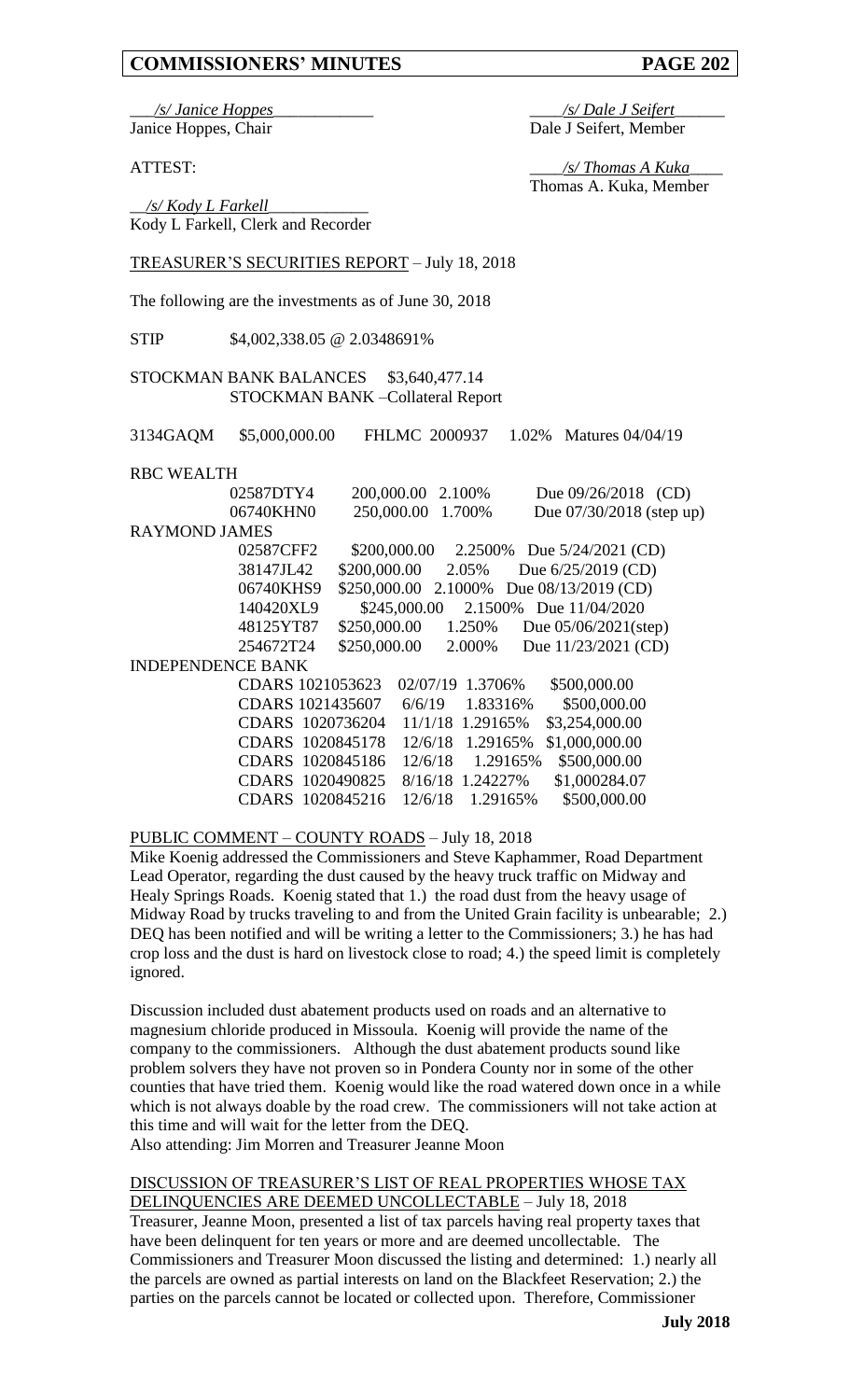Seifert moved, Commissioner Kuka seconded, to cancel the real property tax parcels on the list provided by the Treasurer and attach the list to a resolution cancelling the delinquencies.

Also attending: Jim Morren and Treasurer Jeanne Moon

RESOLUTION ORDERING CANCELLATION OF REAL PROPERTY TAXES – ADOPTED – July 18, 2018

## PONDERA COUNTY, MONTANA RESOLUTION #2 – 2018/19 ORDERING THE CANCELLATION OF REAL PROPERTY TAXES THAT HAVE BEEN DELINQUENT FOR TEN YEARS OR MORE

WHEREAS, Section 15-16-701, (2) (a), MCA, states the County Treasurer shall prepare in triplicate and submit to the Board of County Commissioners a list of real property taxes that have been delinquent for ten years or more; and

WHEREAS, the attached listing of real property taxes that have been delinquent for ten years or more in Pondera County has been submitted by the County Treasurer; and

WHEREAS, ,Section 15-16-701, (2) (a), MCA, states that the tax lien for each property must have been sold at a tax lien sale, which includes the county as purchaser of the property tax lien under Section 15-17-702, MCA, at least three years before preparation of the list; and

WHEREAS , Section 15-16-702, MCA, states the Board of County Commissioners will examine the list and make any necessary corrections within 30 days of receipt; and

WHEREAS, it further states that the Board of County Commissioners shall make its order cancelling all such real property taxes and contractual obligations contained in the lost.

NOW, THEREFORE, BE IT RESOLVED by the Board of County Commissioners of Pondera County that all indicated reap property taxes listed on the attached list and ordered cancelled.

BE IT FURTHER RESOLVED, that upon notification of the order for cancellation, the Pondera County Treasurer will adjust the taxes-receivable accounts to conform to this order of cancellation.

Adopted this 18th day of July, 2018 as moved by Commissioner Seifert, seconded by Commissioner Kuka, and passed on a 3-0 vote of the board. Effective upon passage and approval.

BOARD OF COMMISSIONERS Pondera County, Montana

\_\_\_*/s/ Janice Hoppes*\_\_\_\_\_\_\_\_\_\_\_\_ \_\_\_\_*/s/ Dale J Seifert*\_\_\_\_\_\_ Janice Hoppes, Chair Dale J Seifert, Member

ATTEST: \_\_\_\_*/s/ Thomas A Kuka*\_\_\_\_ Thomas A. Kuka, Member

\_\_*/s/ Kody L Farkell*\_\_\_\_\_\_\_\_\_\_\_\_ Kody L Farkell, Clerk and Recorder

## DISCUSSION REGARDING ABANDONED MOBILE HOMES IN THE COUNTY – July 18, 2018

Treasurer Jeanne Moon and the commissioners discussed the number and condition of abandoned mobile homes in the County. The presence of the abandoned mobile homes causes public safety and public health hazards as well as causing community degradation but Montana law is not friendly to communities wanting to clean up the abandoned property of individuals. In most instances, the owners of the abandoned property cannot be found and a sheriff's sale can be conducted, however, the properties rarely sell and the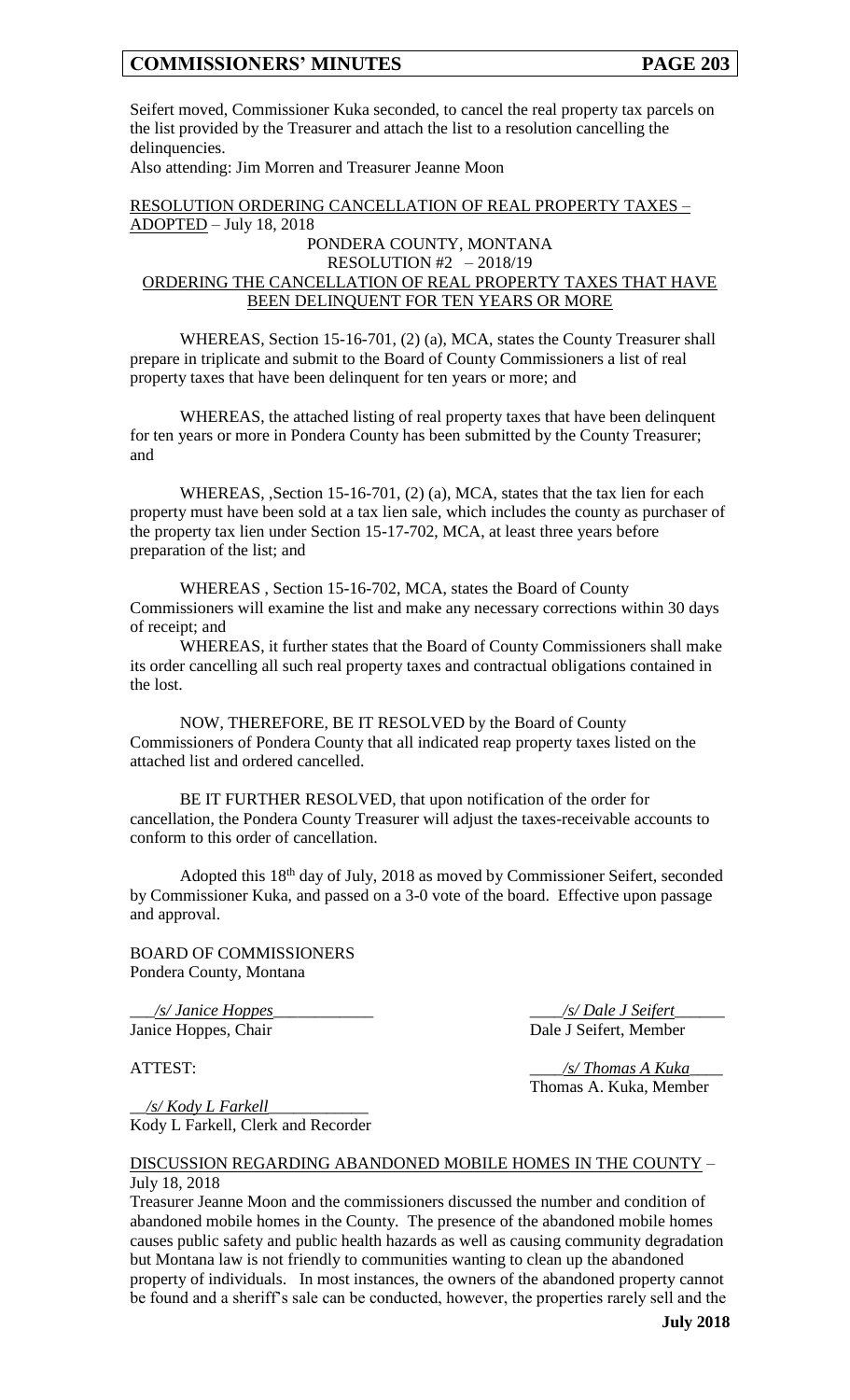problem continues. Further research needs to be done in the hope law can be changed or clarified to allow communities to clean up these nuisances. Also attending: Jim Morren and Treasurer Jeanne Moon

## ROAD CLOSURES APPROVED FOR DUPUYER GRIZZLY DAY, AUGUST 4 – July 18, 2018

Rita Christiaens, on behalf of the Dupuyer Community Club requested temporary street closure of Morton Avenue between Teton Street and Dupuyer Street for the Grizzly Day Celebration on Saturday August 4, 2018. They will contact the Department of Transportation for usual permits and the Pondera County Sheriff's Office requesting Law Enforcement to stop and or reroute traffic for the Parade down Highway 89 from 11AM for approximately 30/45 minutes. Commissioner Seifert moved, Commissioner Kuka seconded, to approve the road closure request.

Also attending: Jim Morren

## JUNE MINUTES APPROVED – July 18, 2018

Commissioner Seifert moved to approve the June minutes of the Commission. Commissioner Kuka seconded. Motion carried. Also attending: Jim Morren

#### iWorQ FLEET MANAGEMENT PURCHASE APPROVED – July 18, 2018

Commissioner Seifert moved, Commissioner Kuka seconded, to approve the purchase of Fleet Management software for use the public works departments to track vehicles, equipment, fuel logs, work orders, maintenance schedule, etc. at a cost of \$1,750 per year. The costs will be split among the operating budgets for Road, Bridge, Weed and County Management.

Also Attending: Jim Morren

## STATEMENT OF WORK (AGREEMENT) FOR E-911 & GPS/GIS PROJECT APPROVED – July 25, 2018

Commissioner Kuka moved and Commissioner Seifert seconded to approve agreement between Pondera County and the Montana State Library for the Pondera County E-911 & GPS/GIS Project through the Montana Land Information Funds (grant) in the amount of \$23,965. The County's in-kind match totals \$3,480.00 Motion carried.

Also attending: Jim Morren

# *FUND* GENERAL 55,814.16 ROAD 18,221.92<br>RRIDGE 1.659.49 BRIDGE 1,658.40<br>WEED 2,100.20 WEED  $2,109.30$ <br>AIRPORT  $1,979.62$ AIRPORT 1,870.62 COMPREHENSIVE INSURANCE 114,271.59 AMBULANCE 4,406.20 EXTENSION SERVICE 5,391.38 COUNTY FAIR 396.78 PUBLIC SAFETY (LAW ENFORCEMENT) 17,637.48 HEALTH INSURANCE - EMPLOYER CONTRIBUTION 1,645.09 BRADY LIGHTS MAINTENANCE 353.93 911 EMERGENCY 9,317.39 FEMA PDA GRANT 7,150.00 NORTHERN TRANSIT INTERLOCAL 1,022.75 VICTIM & WITNESS ADVOCATE 319.00 NOXIOUS WEED GRANT 400.00 EMERGENCY PREPAREDNESS GRANT 1,565.22 PERFORMANCE MGT GRANT 185.00 ORAL HEALTH GRANT 593.03 WIC GRANT 785.87 MATERNAL CHILD HEALTH 119.15

#### CLAIMS APPROVED FOR PAYMENT – July 31, 2018